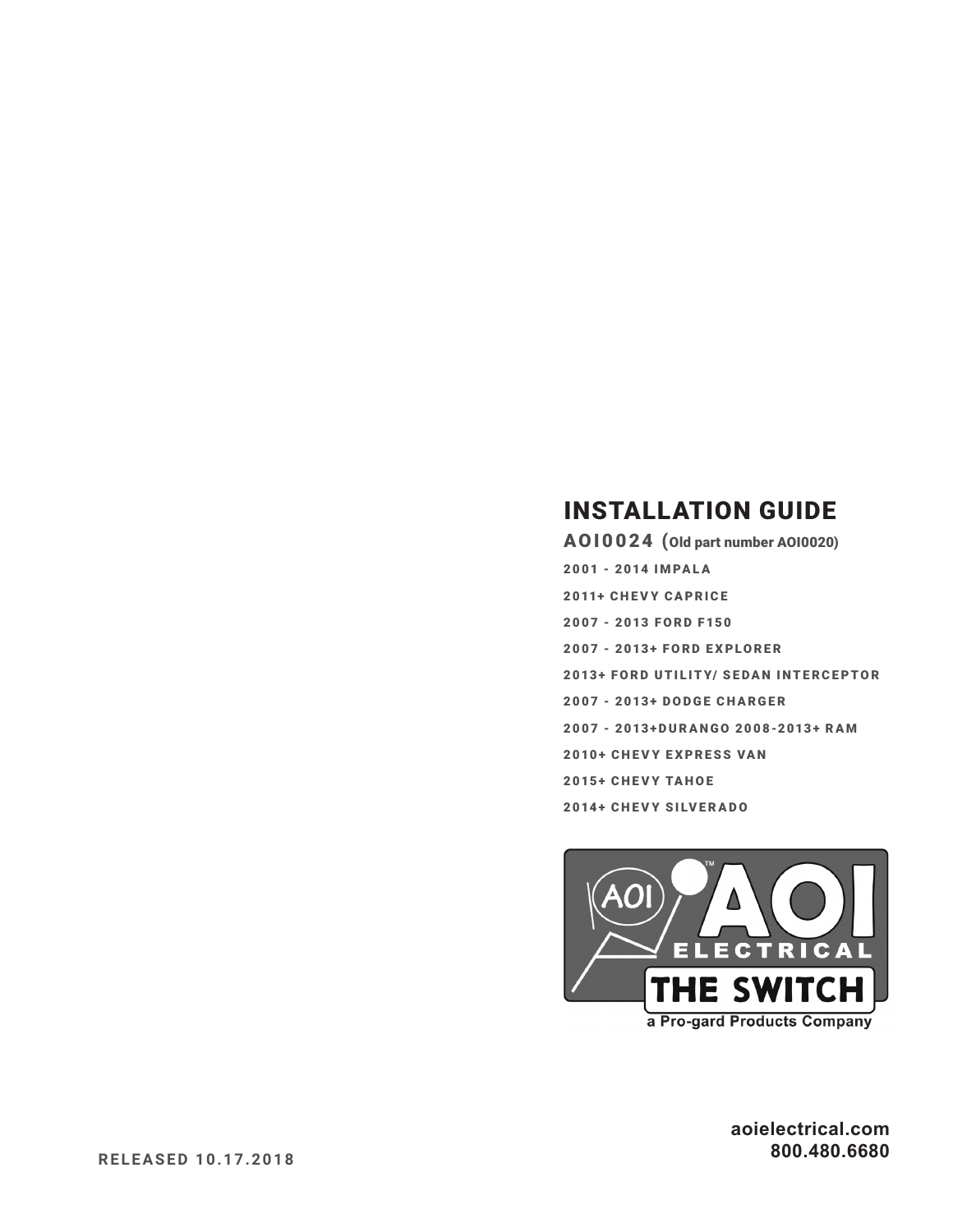### **Side Curtain Air Bags Cut-Off Switch Installation**

THESE COMPONENTS ARE REQUIRED

TO INSTALL THE AOI AIR BAG CONTROL SYSTEM



#### **I. The following tools may be required to complete the installation.**

- 
- B. Soldering Iron & Solder F. Crimper
- C. Heat shrink tubing
- D. Standard and Phillips Screwdriver
- A. Wire Strippers (24 AWG 18AWG) E. Socket Wrench with 7mm and 10mm sockets
	-

#### **II. Read all instructions carefully before starting the assembly process.**



*Never probe the electrical connectors on air bag, safety canopy or side air curtain modules.*  **Failure to follow this instruction may result in the accidental deployment of these modules, which increases the risk of serious personal injury or death.** *increases the risk of serious personal injury or death.*

## WARNING:

*When performing service on or near the Supplemental Inflatable Restraint (SIR) components or the SIR wiring, the SIR system must be disabled. Failure to observe the correct procedure could cause deployment of the SIR components. Serious injury can occur. Failure to observe the correct procedure could also result in unnecessary SRS system repairs. Consult OEM Dealer or Repair Manuals for correct procedures.*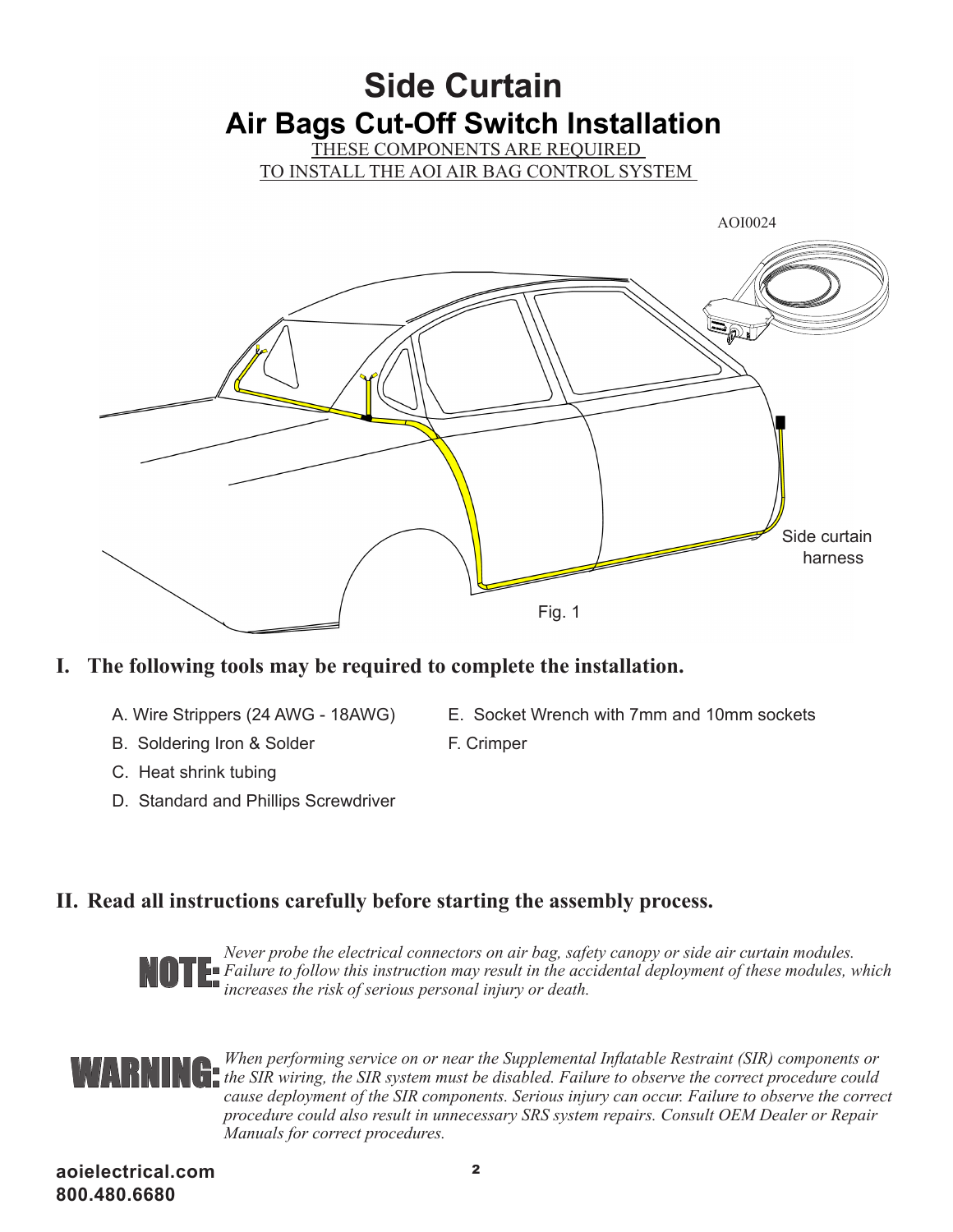#### **III.Pre-Installation Procedure.**

A. Verify that the SRS (Supplemental Restraint System) is functioning properly. Start the vehicle, immediately after cranking the engine, locate the Air Bag Check light on the Dash Board. The light should flash for approximately  $6 - 8$  seconds, then extinguish. Wait for another  $6 - 8$  seconds. The light should NOT come back on. More recent vehicles may briefly show the airbag check light once before turning it off. This is also normal, so long as the light does not come back on.

*In the event the light comes back on, or you have no check light at all, DO NOT ATTEMPT TO*  **INGERING:** In the event the light comes back on, or you have no check light at all, DO NOT ATTEMPT TO<br>WARNING: INSTALL THE AIR BAG SWITCH. The vehicle needs to be taken to your local service department *to have the air bag system repaired.*

B. If the air bag system completes its self-testing procedure and extinguishes, as described above, the system is working properly. You may now proceed with the installation process

#### **IV. Air Bag Switch Installation.**

- A. Disconnect the vehicle battery power and allow sufficient drain time (20 Min.) for the SRS System.
- B. Remove necessary trim panels, and/or support members to gain access to the side curtain Air Bags.
- C. Identify and locate the two roof rail air bag In-Line connectors in the upper Pillar areas. The harness is typically designed to extend to the back of the vehicle by running underneath the Thresh-Hold Plates of the vehicle.
- D. Refer to the wiring diagram of Figure 2 for detailed instructions on how the wires are connected. Identify the feed/signal and return/groundwires first. You may need to use a vehicle database for this, or contact tech support at 1-800-480-6680 for assistance.
- E. Run the two AOI switch harnesses through the vehicle to the Pillars as shown in Figure 1 and attach the AOI harness wires into the two side curtain air bag lines as shown in Figure 2. Make sure the red wires head toward the air bags and the white wires head toward the control module.
- F. The air bag switch harness is equipped with two longer leads; the red power lead and black ground lead. These are used to provide the electrical power for the switch. Locate a convenient power source, preferably from an ignition-controlled circuit with a 10 amp fuse ( or one can be added) to provide power. Contained in the kit is a ring terminal. This can be utilized to make your ground connection to a convenient screw or bolt that makes contact with the chassis.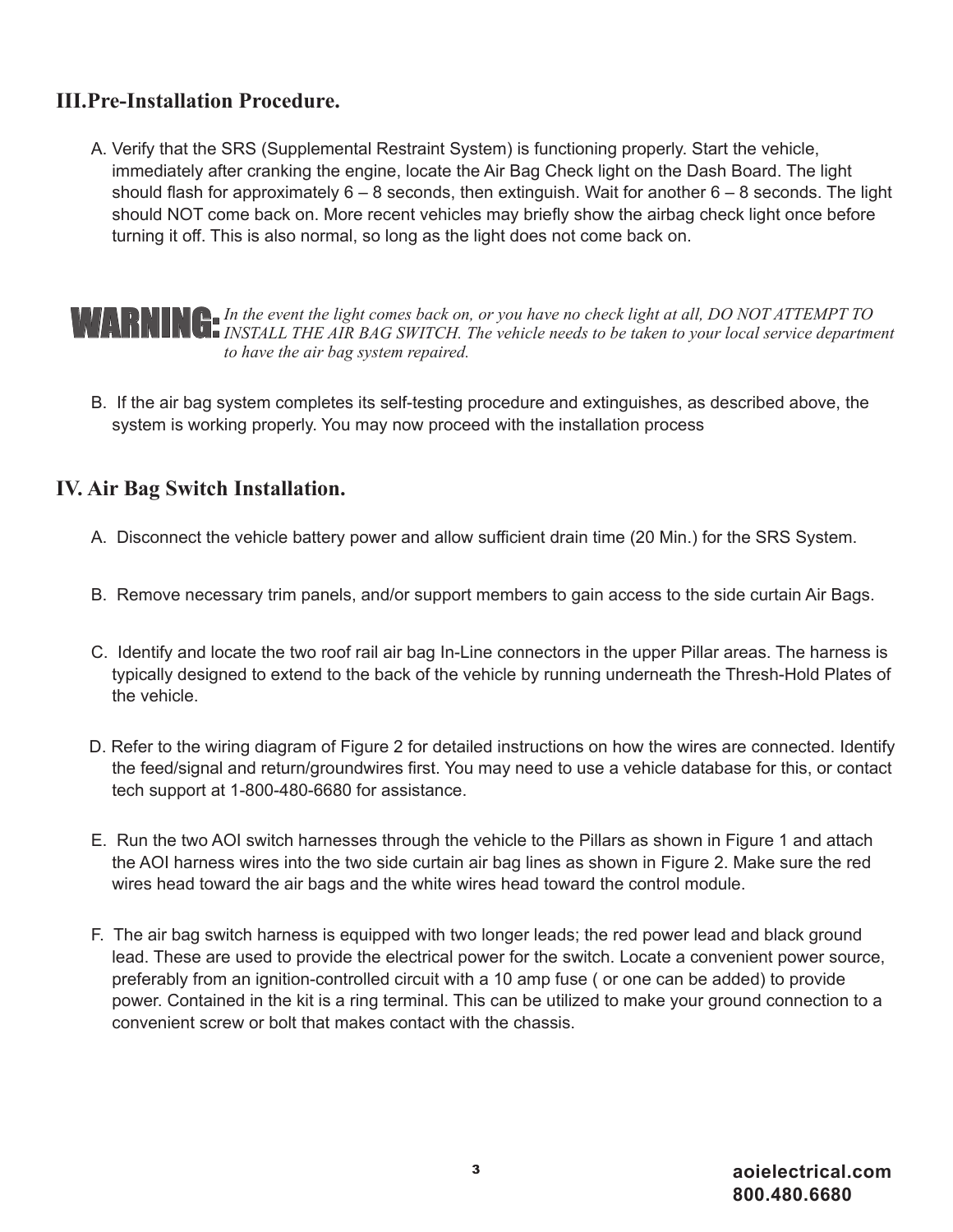# **AT RENER FORM** *At NO TIME, while the air bag circuit is unplugged, should the ignition be turned ON*.

#### **V. Testing the AOI Switch**

A. With the vehicle off, move the airbag keyswitch to the "on" position, where the key is parallel to the length of the airbag box. Turn the vehicle on. The air bag check light on the dashboard should flash for approximately 6-8 seconds, then go out. There is an LED light on the switch, which should remain on while the vehicle is running. **From this point on DO NOT actuate the keyswitch with the vehicle on.**  Some vehicles may be equipped with an air bag status indicator located in the center dash or headliner. If the indicator shows that the air bag is on while the AOI switch is active, this is perfectly normal.

*If the check light comes back on, whether flashing or a solid light, do some preliminary checks.*  **MOTE:** If the check light comes back on, whether flashing or a solia light, ao some preliminary checks.<br>NOTE: Make sure all wires are connected. Double check the rest of the air bag system to be sure no other *connections have come loose and are completely secured.* 

If these preliminary checks don't correct the problem, call AOI Electrical, at the toll free number (888) 903-0004, and ask for technical assistance.

#### **VI. Mounting the AOI Switch Box**

*It is recommended that you mount a side curtain air bag on/ off switch in a manner so that the telltale light on the switch box is clearly visible to the driver's seat position and clearly visible to*  **a** *all is recommended that you mount a stae curriant air bag on/ off switch in a manner all beliable light on the switch box is clearly visible to the driver's seat position and call occupants of all seating positions* 



*If the air bag on/off control switch is mounted in a location that is not highly visible, (locations*  **CAUTION:** *such as the glove box, underneath the dash, lower kick panel, etc...) a remote status light can be* mounted to meet the ghove recommendations in place of the switch box. *mounted to meet the above recommendations in place of the switch box.*

- A. In order to mount the switch on the vehicle, locate a flat surface with a smooth finish, which is accessible. (The adhesive will not mount to any type of cloth or velour surface)
- B. Find the Automotive Adhesion Promoter, which is enclosed in the kit. Using the Promoter, wipe down the area where the switch will be mounted. Allow the area to dry, remove the adhesive backing from the switch, and stick the switch to the area.

#### **VII. Warning Label Placement**

A. Locate the "Large Yellow Warning Label" enclosed in the kit. Find an area to place the label on the vehicle that will be seen by the occupant.

#### **VIII. Owner's Manual**

- A. Fill out the necessary dealer/automotive repair shop information on the Owner's Manual insert as indicated.
- B. Give the vehicle owner or lessee the Owner's Manual insert with instructions to place it with the vehicle's owner manual documentation.